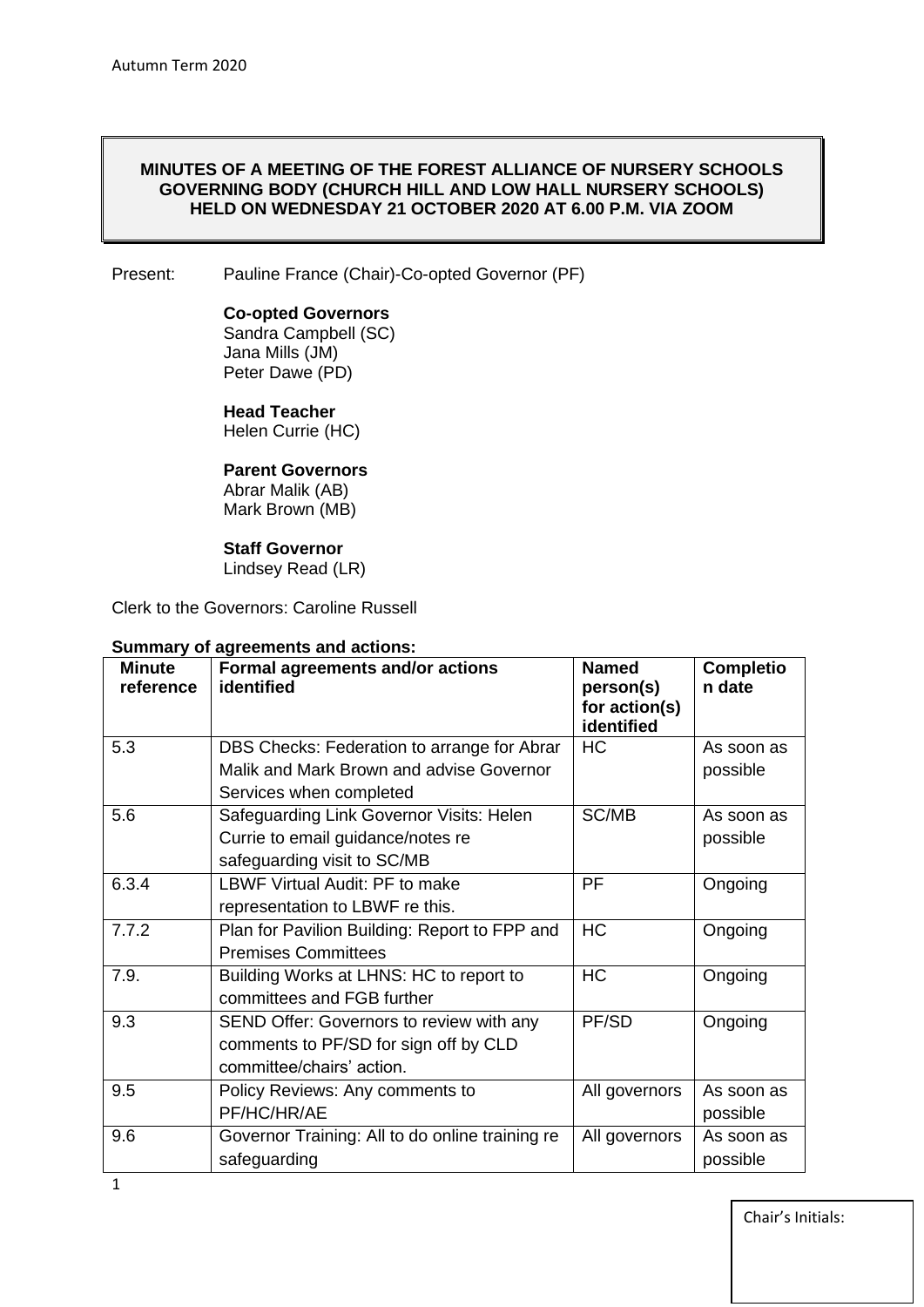| 10 | Dates and Times of Future Meetings GB and | All governors   Ongoing |  |
|----|-------------------------------------------|-------------------------|--|
|    | Committees: Per minute. GS pl. arrange    | to note/GS+             |  |
|    | zoom meetings.                            | school to               |  |
|    |                                           | action                  |  |

# **1. WELCOME AND APOLOGIES FOR ABSENCE**

## 1.1 Welcome

All were welcomed to the meeting.

## 1.2 Apologies for Absence

Apologies for absence were received and accepted from Sally Davey.

## 1.3 Quorum

The meeting was quorate with 8 governors present.

## **2. NOTICE OF ANY OTHER BUSINESS/CONFIDENTIAL ITEMS** -Verbal report from recent FPP Committee

# **3. DECLARATIONS OF INTEREST, CODE OF CONDUCT AND SKILLS AUDIT**

- 3.1 Governors are reminded to complete and return via email the following: -Register of Business Interests -Governors' Code of Conduct -Annual Skills Audit
- 3.2 Helen Currie declared a personal connection re expenditure of early years' pupil premium funding for art work commissioned from a personal connection.

# 4. **ELECTION OF CHAIR AND VICE CHAIR OF THE GOVERNING BODY**

- 4.1 Election of Chair for the Academic Year 2020/2021 Pauline France was elected unanimously. (Proposed by Peter Dawe and seconded by Sandra Campbell).
- 4.2 Election of Vice-Chair for the Academic Year 2020/2021 Peter Dawe was elected unanimously. (Proposed by Helen Currie and seconded by Pauline France).

# **5. GOVERNING BODY**

- 5.1. Governing Body Membership Two resignations were received with regret from Maxine Lafayette and Gail Allaway. Following discussion, a proposal was **AGREED** not to fill these and to reduce the future size of the Governing Body to 10.
- 5.2 Disqualification due to Non-Attendance This item was noted without action.
- 5.3. Disclosure and Barring Service Checks It was noted that these need to be initiated for Abrar Malik and Mark Brown (Lindsey Read will have an enhanced DBS check as a condition of her employment by FANS). **ACTION:** Federation to conduct for Abrar and Malik.
- 5.4. Committee Memberships
- $\overline{2}$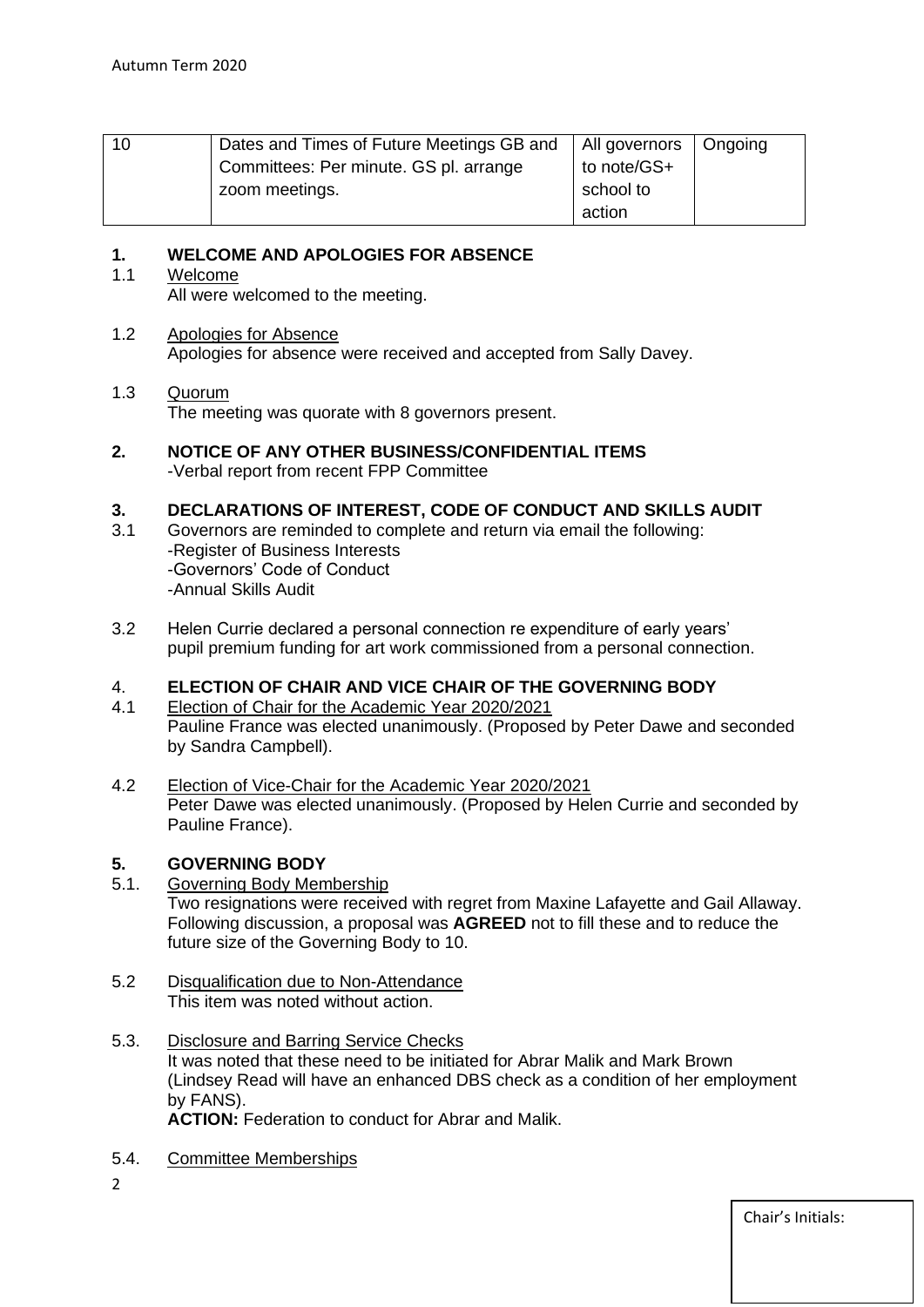These were **AGREED** as follows:

**Finance, Pay and Personnel Committee:** Peter Davey (Chair), Jana Mills (Vice-Chair), Helen Currie, Pauline France

**Children's Learning and Development Committee:** Sally Davey (Chair), Abra Malik, Pauline France and Lindsey Read

**Premises Committee:** Sandra Campbell (Chair), Lindsay Read, Pauline France

- 5.5. Head Teacher's Performance Management Review This will be conducted by Pauline France, Peter Dawe and Lorraine Manford (School Improvement Partner)
- 5.6. Link Governor Responsibilities **Safeguarding, Health and Safety and Audit:** Sandra Campbell (interim) + Mark Brown **Special Educational Needs and Disability/Looked After Children and Early**  Years Pupil Premium: Sally Davey **Early Years' Foundation Stage Curriculum:** Mark Brown **ACTION:** Helen Currie to circulate notes/guidance re safeguarding to support safeguarding link governor visits.
- 5.7. Publication of Governor Information on School Website This was noted.

## **6. MINUTES**

- 6.1. Minutes of the Full Governing Body Meeting Held on 13 May 2020 These were received and agreed to be an accurate record of the meeting. (Consider signed for retention by the federation and on GovernorHub).
- 6.2. Matters Arising

| <b>Minute</b><br>reference | <b>Action</b>                         | <b>Status update</b> |
|----------------------------|---------------------------------------|----------------------|
| 3.3                        | Disclosure and Barring Service        | Ongoing              |
|                            | Checks: All to check their entries on |                      |
|                            | GovernorHub                           |                      |
| 4.2.4.                     | Head Teachers' Job Description: PF    | Ongoing              |
|                            | to agree with HC.                     |                      |
| 5.1.4                      | Letter to Parents/Staff re Schools'   | Completed            |
|                            | Reopening: This was sent.             |                      |

# 6.3. Verbal Report from FPP-Peter Dawe

### 6.3.1. FPP Business

PD reported that this met on 14/10/2020 for 1  $\frac{1}{2}$  hours. Items discussed included revision of terms of reference in order to ensure effective business continuity and practice. It was noted that rates had been refunded by LBWF for the current year but not last year, it being unanimously **AGREED** that the Chair make representation to the Local Authority about this. The Governing Body unanimously **AGREED** that representation be made to Schools' Forum to re-designate the federations' schools from the early years' funding block to the schools' budget (Proposed by Peter Dawe and seconded by Helen Currie) in the expectation that this should enhance the funding delegated to the schools. It was noted that the School was obliged to make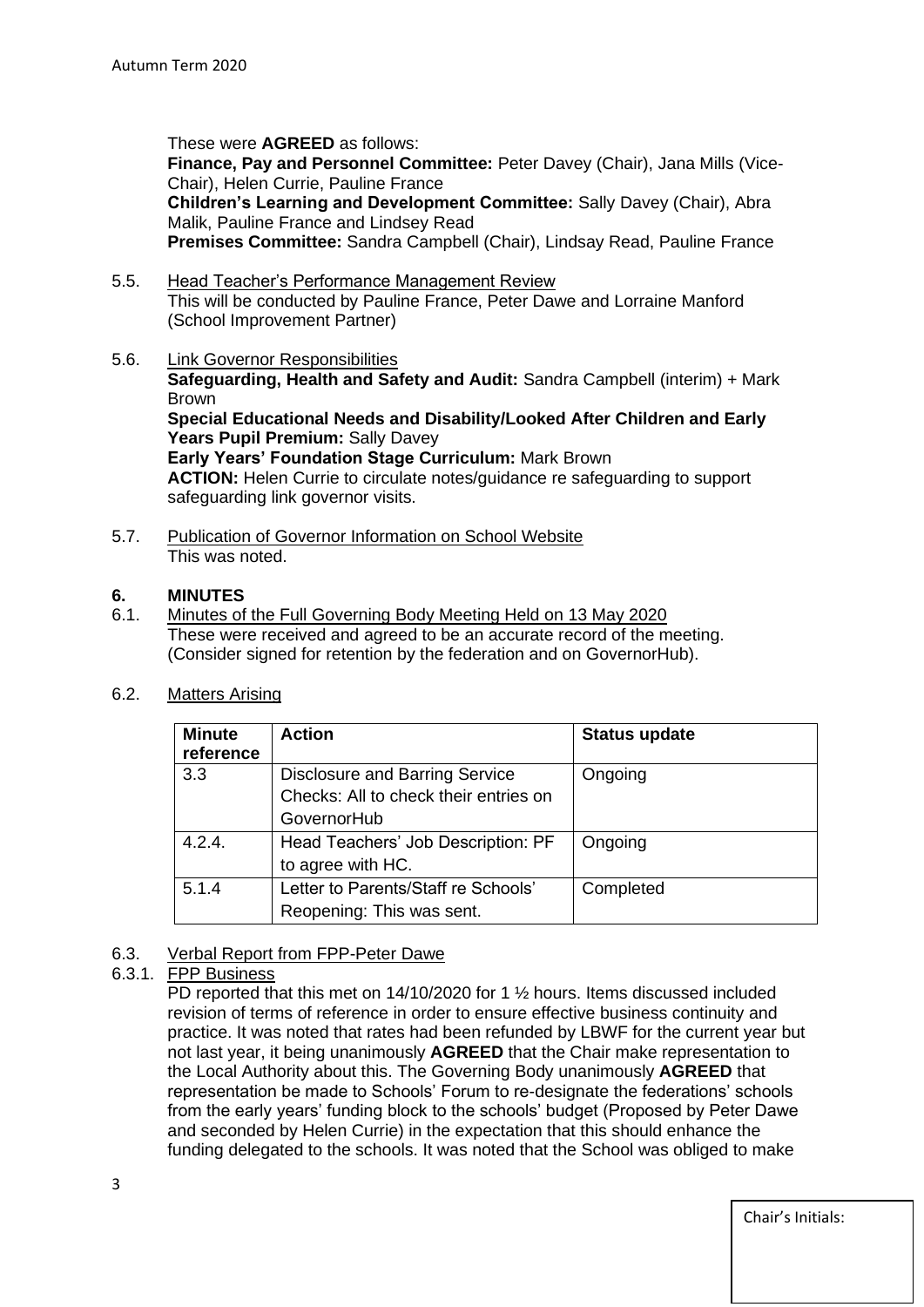premises improvements and purchases from reserves without adequate additional funding being available in the present pandemic.

6.3.2 Proposed Transfer to LBWF Schools' Funding Bloc

Helen Currie reported that she had written to Maureen Okoye (Chief Executive Officer of the Arbor Academy Trust who operate a service level agreement to run Acacia Nursery School in Leytonstone) to seek a meeting with Eve McCloughlin and David Kilgallon to formally move the federation schools into the schools' block with the funding entitlements of schools. (It was noted here that the federation schools receive much lower top up funding than neighbouring boroughs delegate for the funding of their nursery schools).

6.3.3. Fees during COVID Closure

Regarding refund of fees at Low Hall Nursery School during COVID closure it was **AGREED** that this could not be made due to the precedent that would be set for CHNS given the possibility of further closures. However, credit in kind for future care could be offered. (The relevant terms and conditions say only that refund will be made if parents don't take up places).

**ACTION:** Helen/ Peter/Pauline and Hasina to discuss options with future care in kind preferred.

- 6.3.4. LBWF Virtual Audit: This was noted to have been badly timed and exceedingly protracted as coinciding with reopening. **ACTION:** Chair to write to borough to make representation regarding this.
- 6.3.5. Loss of Income due to COVID19 This was noted due to cancellation of bookings and holiday play schemes.
- 6.3.6. Schools' Financial Value Standard Return This was submitted on time last term.

### **7. INFORMATION SHARING REPORTS AND DOCUMENTATION-HEAD TEACHERS' REPORT PRIOR E-CIRCULATED**

- 7.1. Distributed Leadership This was noted re staffing and finance with thanks to staff and school leaders for keeping the federation schools running throughout COVID19. Current School Development Plan items will be carried forward to this academic year.
- 7.2. Challenges at LHNS and CHNS
- 7.2.1. Recent expenditures were noted of £13,065 at CHNS re exterior works and at LHNS of £5822.69 re works to gates both ensuring that the Schools are COVID secure. Predicted losses are to April it being hoped to make in year savings and to have increased play scheme numbers and income.
- 7.2.2. Numbers on roll at CHNS are satisfactory, less so at LHNS especially for the free early educational entitlement hours but it is hoped that numbers will rise again as the year progresses.
- 7.3. Quality of Education
- 7.3.1. The 2020 School Development Plan has been readopted with additions for 2021 including a recovery curriculum. Local visits are being planned for next term together with new artwork murals.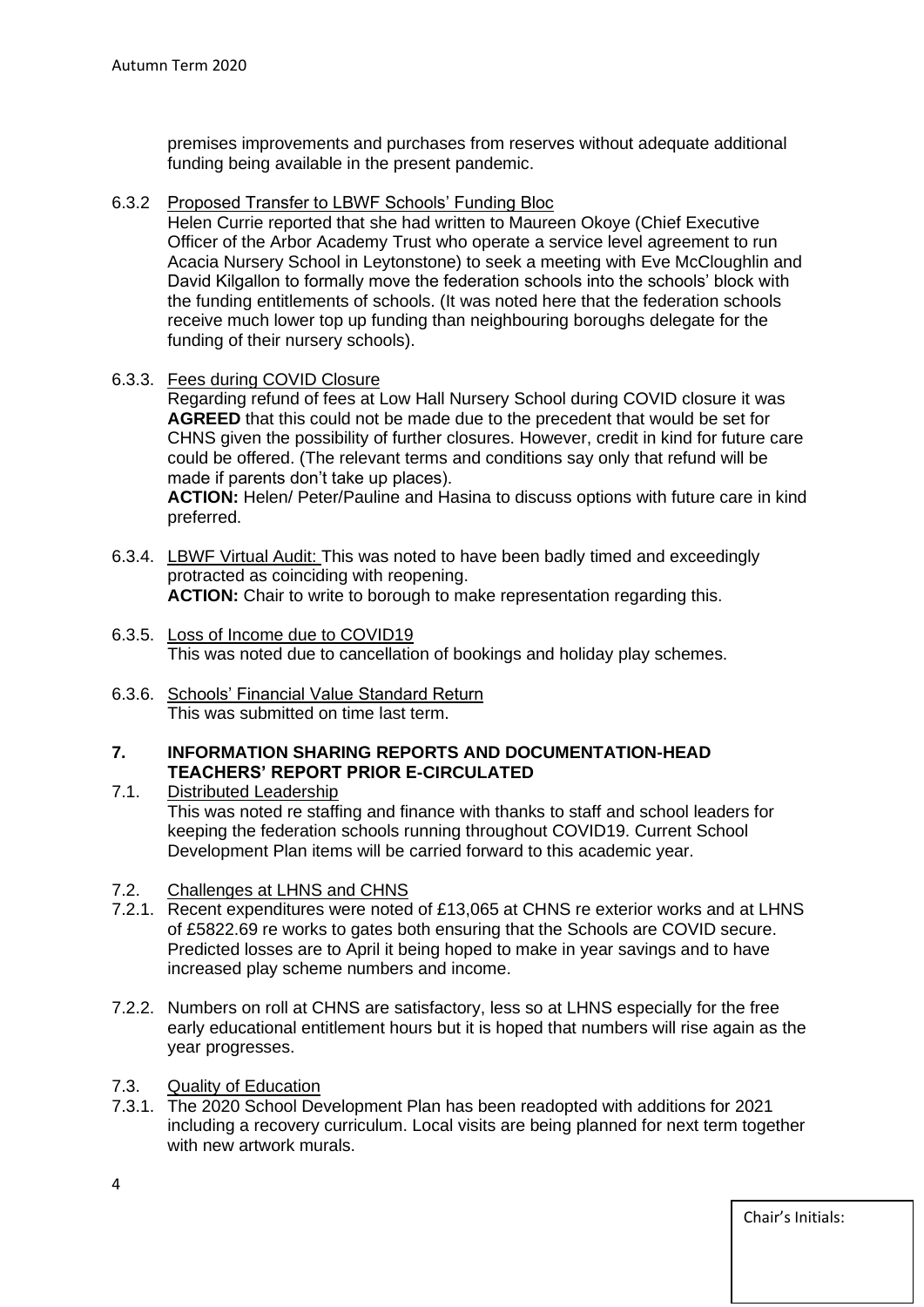- 7.3.2. A new curriculum is planned for next year with staff given a document and to watch a blog as a basis for discussion re ages and stages. Less data is required but progress measures will be considered.
- 7.3.3. Re Black Lives Matter it is important that images in core books and texts reflect the ethnically mixed community in which the children are growing up.
- 7.3.4. The Schools continue to use the Tales Toolkits and provide training to staff in its use. This could be provided to other settings.

### 7.4. Recovery Curriculum

This has been discussed with documents circulated re curriculum intent and pedagogy focussing on early years' practice. The document 'I Can' has been shared with the Lloyd Park charity (who provide a range of pre-school provision in Walthamstow) reflecting our child-centred approach.

- 7.5. Early Years' Pupil Premium Numbers are not yet known but may increase especially at LHNS. A number of food parcels were delivered during 'lockdown' to families in need of this support.
- 7.6. Class Mojo

Parents are engaging well with this with examples sent of play based learning. Thanks were recorded to Lindsey Read for keeping this going during 'lockdown'.

#### 7.7. Leadership and Management

- 7.7.1. Training continues to be provided online with staff well-being also supported. The importance of being kind was noted was agreed with the school community cooperating re hygiene and social distancing.
- 7.7.2. There is a plan for use of pavilion buildings by AAC (to be financed from ring-fenced reserves and a bid for match funding). **ACTION:** Report to next FPP Committee.

#### 7.8. Governance This was noted as continuing.

### 7.9. Building Works

LHNS: Building sustainability has been reviewed and works undertaken re fencing and creation of separate egress. Works were carried out by LBWF approved contractors with costs unknown. Following removal of laurel hedge cover there is a proposal for 'living walls' which could involve parents. **ACTION:** HC to report further to FGB and FPP.

### **8. CHAIR'S ACTIONS**

These were reported as follows: -Signed off risk assessments with HC. -Attendance at various online meetings with LBWF (stressed safeguarding processes to be followed with OFSTED visits possible). -Strategic priorities were listed.